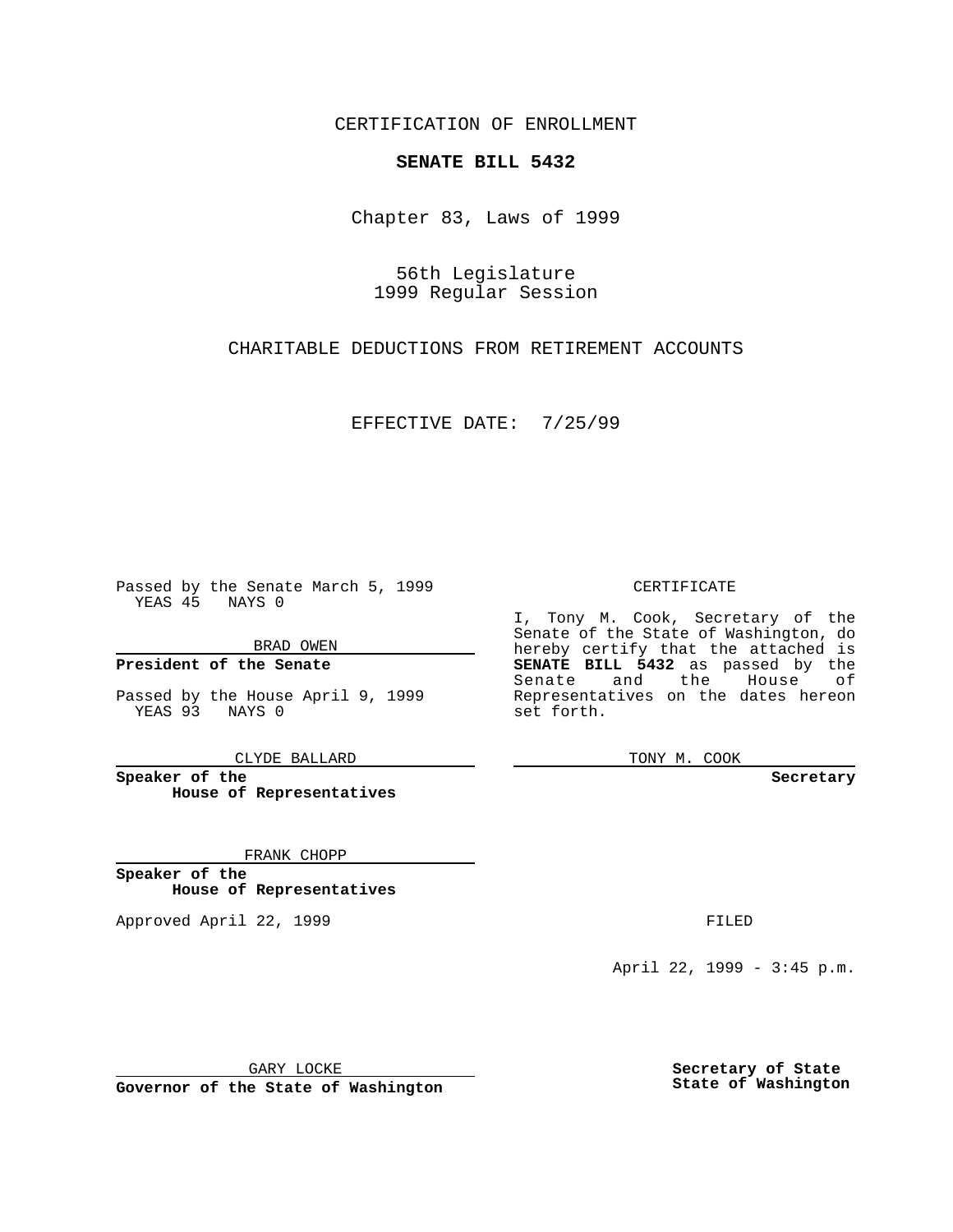# **SENATE BILL 5432** \_\_\_\_\_\_\_\_\_\_\_\_\_\_\_\_\_\_\_\_\_\_\_\_\_\_\_\_\_\_\_\_\_\_\_\_\_\_\_\_\_\_\_\_\_\_\_

\_\_\_\_\_\_\_\_\_\_\_\_\_\_\_\_\_\_\_\_\_\_\_\_\_\_\_\_\_\_\_\_\_\_\_\_\_\_\_\_\_\_\_\_\_\_\_

Passed Legislature - 1999 Regular Session

## **State of Washington 56th Legislature 1999 Regular Session**

**By** Senators Fraser, Winsley, Fairley, Hale, Long, Heavey, Franklin, Rasmussen, Prentice, Costa, Jacobsen, Bauer and Kohl-Welles

Read first time 01/22/1999. Referred to Committee on Ways & Means.

 AN ACT Relating to authorizing deductions from retirement allowances for charitable purposes; and reenacting and amending RCW 41.40.052.

BE IT ENACTED BY THE LEGISLATURE OF THE STATE OF WASHINGTON:

 **Sec. 1.** RCW 41.40.052 and 1991 c 365 s 22 and 1991 c 35 s 92 are each reenacted and amended to read as follows:

 (1) Subject to subsections (2) and (3) of this section, the right of a person to a pension, an annuity, or retirement allowance, any optional benefit, any other right accrued or accruing to any person under the provisions of this chapter, the various funds created by this chapter, and all moneys and investments and income thereof, are hereby exempt from any state, county, municipal, or other local tax, and shall not be subject to execution, garnishment, attachment, the operation of bankruptcy or insolvency laws, or other process of law whatsoever, and shall be unassignable.

16 (2) $(a)$  This section shall not be deemed to prohibit a beneficiary of a retirement allowance from authorizing deductions therefrom for payment of premiums due on any group insurance policy or plan issued for the benefit of a group comprised of public employees of the state